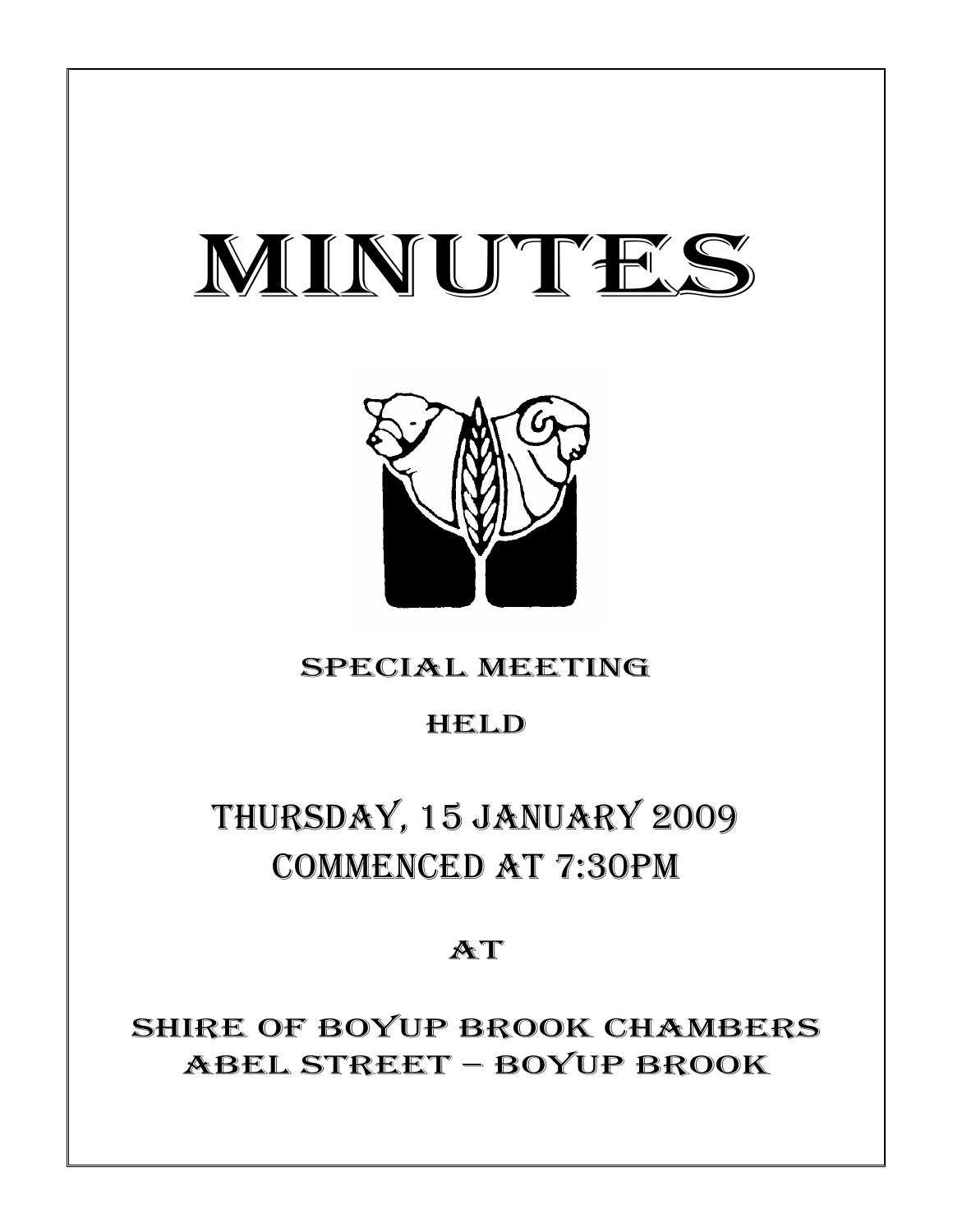# **TABLE OF CONTENTS**

#### $\mathbf{1}$ RECORD OF ATTENDANCE/APOLOGIES/LEAVE OF ABSENCE PREVIOUSLY

|                 | 1.1        |                                                                 |  |
|-----------------|------------|-----------------------------------------------------------------|--|
|                 | 1.2        |                                                                 |  |
|                 | 1.3        |                                                                 |  |
| $\overline{2}$  |            |                                                                 |  |
|                 | 2.1        |                                                                 |  |
|                 | 2.2        |                                                                 |  |
| 3               |            |                                                                 |  |
| 4               |            |                                                                 |  |
| 5               |            |                                                                 |  |
| 6               |            |                                                                 |  |
|                 | 6.1<br>6.2 |                                                                 |  |
| $\overline{7}$  | 7.1<br>7.2 |                                                                 |  |
| 8.              |            | URGENT BUSINESS - BY APPROVAL OF THE PRESIDENT OR A MAJORITY OF |  |
| 9.              |            |                                                                 |  |
| 10 <sub>1</sub> |            |                                                                 |  |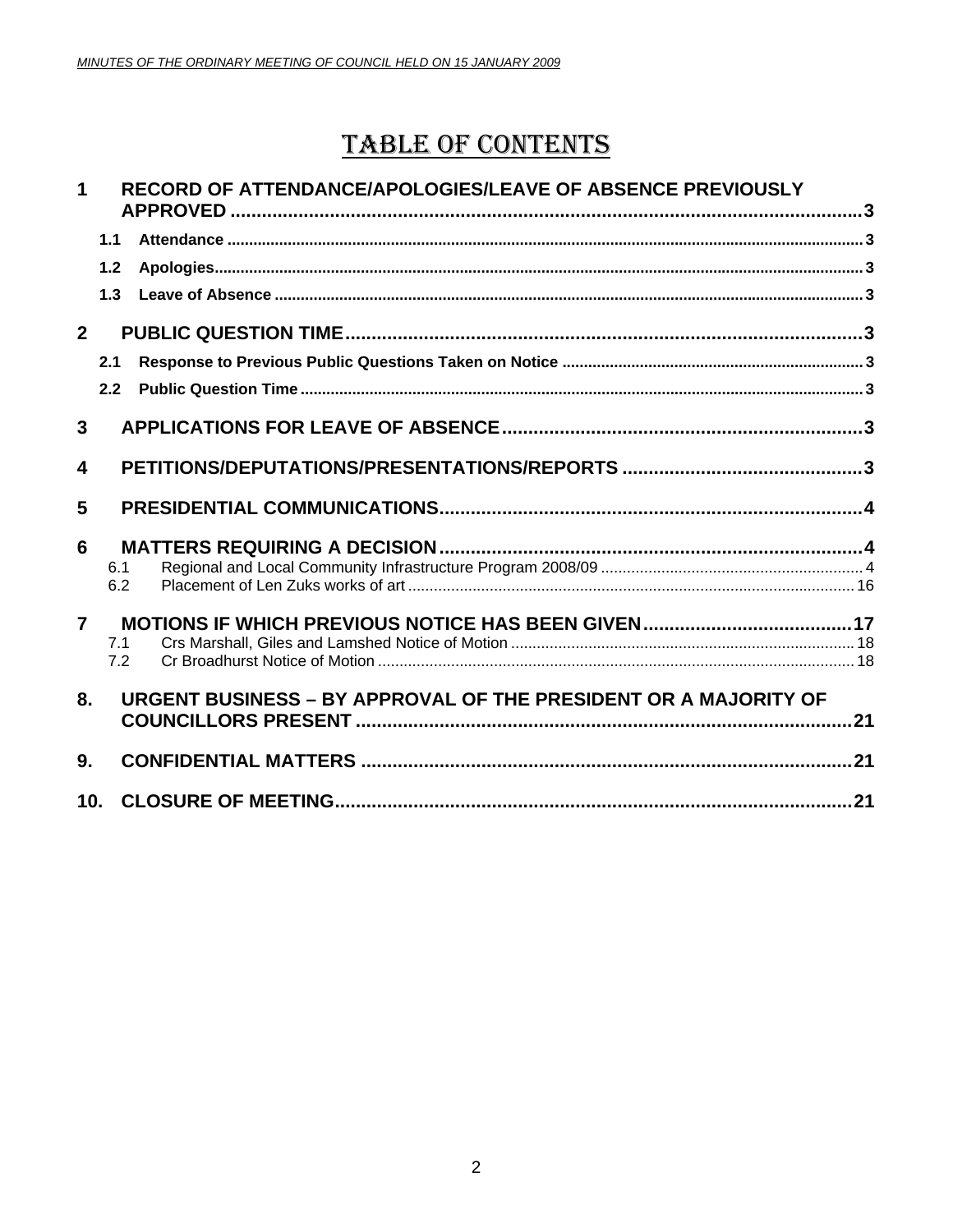#### **1 RECORD OF ATTENDANCE/APOLOGIES/LEAVE OF ABSENCE PREVIOUSLY APPROVED**

#### **1.1 Attendance**

Cr R Downing – Shire President Cr P Marshall – Deputy Shire President Cr S Broadhurst Cr E Muncey Cr M Giles Cr B O'Hare Cr K Lamshed Cr T Ginnane Cr A Piper

| Mr Alan Lamb (Chief Executive Officer)       |
|----------------------------------------------|
| Mr Keith Jones (Manager of Finance)          |
| Mr John Eddy (Manager of Works and Services) |
|                                              |

PUBLIC: Nil

**1.2 Apologies** 

Nil

**1.3 Leave of Absence**

Nil

## **2 PUBLIC QUESTION TIME**

#### **2.1 Response to Previous Public Questions Taken on Notice**

Nil

#### **2.2 Public Question Time**

Nil

### **3 APPLICATIONS FOR LEAVE OF ABSENCE**

Nil

#### **4 PETITIONS/DEPUTATIONS/PRESENTATIONS/REPORTS**

Nil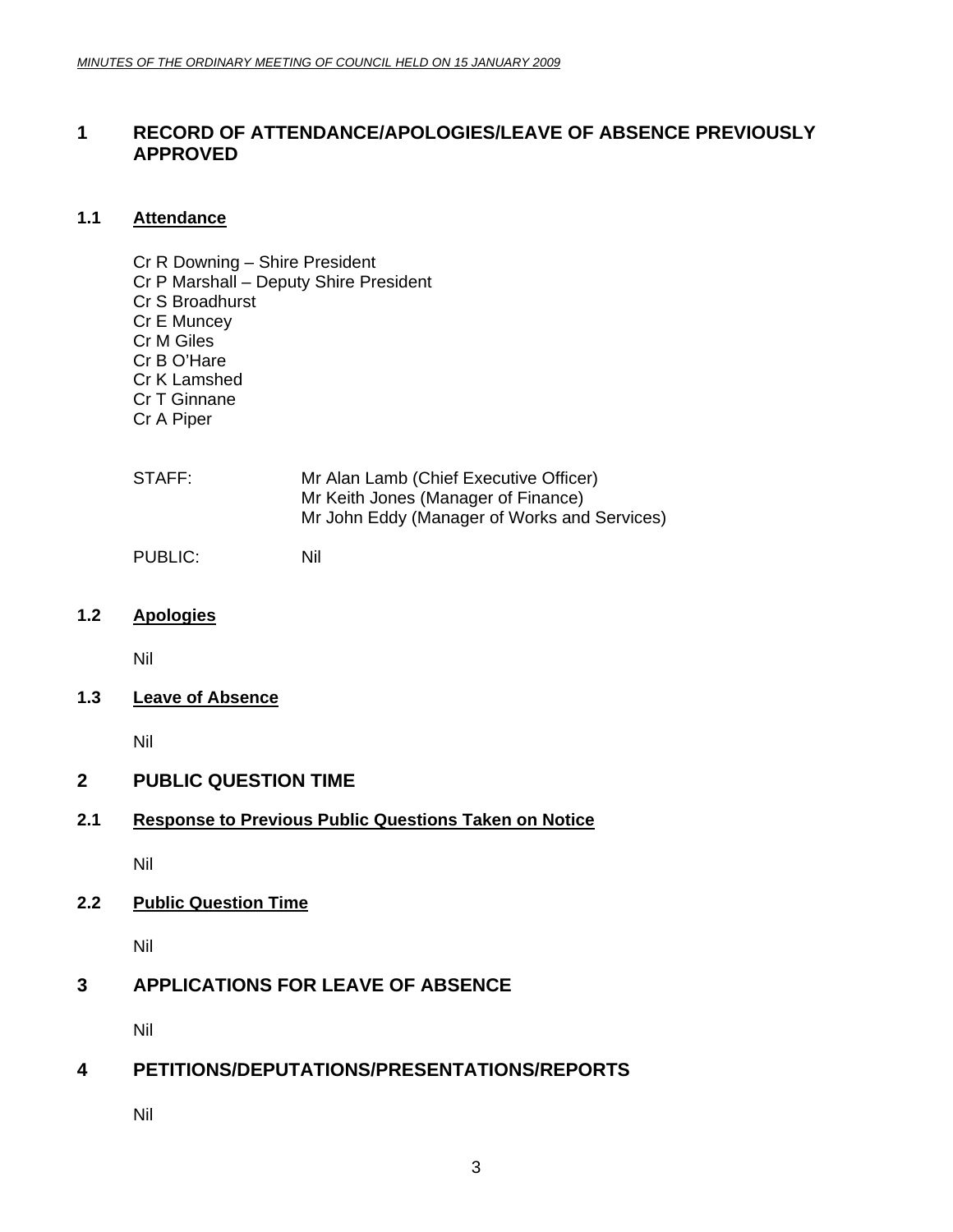#### **5 PRESIDENTIAL COMMUNICATIONS**

## Memo to Boyup Brook Councillors

## From Shire President

Some of the items which appear on the Agenda for the Special Council Meeting for 15 January are of quite significant importance. The decisions which we make on these matters could well affect the functionality, reputation and appearance of the Boyup Brook Shire for many years to come.

Because of this I urge all Councillors to do their research and investigations into these matters with at least the usual thoroughness, and to have decided on all the advantages the Shire will obtain from making decisions along the lines of your preference. The Shire staff (via the CEO) are there to help you with information, procedural advice and experience, please make use of them.

With adequate preparation we will be able to have a strong and robust debate, and come away with the knowledge and certainty that our combined abilities have enabled us to obtain the best outcomes.

#### **6 MATTERS REQUIRING A DECISION**

#### **6.1 Regional and Local Community Infrastructure Program 2008/09**

\_\_\_\_\_\_\_\_\_\_\_\_\_\_\_\_\_\_\_\_\_\_\_\_\_\_\_\_\_\_\_\_\_\_\_\_\_\_\_\_\_\_\_\_\_\_\_\_\_\_\_\_\_\_\_\_\_\_\_\_\_\_\_\_

| Location:                       | N/A                                 |
|---------------------------------|-------------------------------------|
| <b>Applicant:</b>               | N/A                                 |
| <i>File:</i>                    | GR/31/001                           |
| Disclosure of Officer Interest: | Nil                                 |
| Date:                           | 9 January 2009                      |
| Author:                         | Alan Lamb                           |
| <b>Authorizing Officer:</b>     | Alan Lamb - Chief Executive Officer |
| Attachments:                    | Nil                                 |

#### **SUMMARY**

 Recommendation on how the Regional and Local Community Infrastructure Program 2008/09 (RLCIP) grant funding might be spent.

#### **BACKGROUND**

At the inaugural meeting of the Australian Council of Local Government (ACLG), called by the Prime Minister and attended by the majority of the country's Mayors and Presidents, an announcement was made in relation to RLCIP funding. The funding is a direct partnership between the Federal Government and Local Government to undertake "nation building". Funding is to be delivered by 30 June 2009 and funding must be expended by 30 September 2009.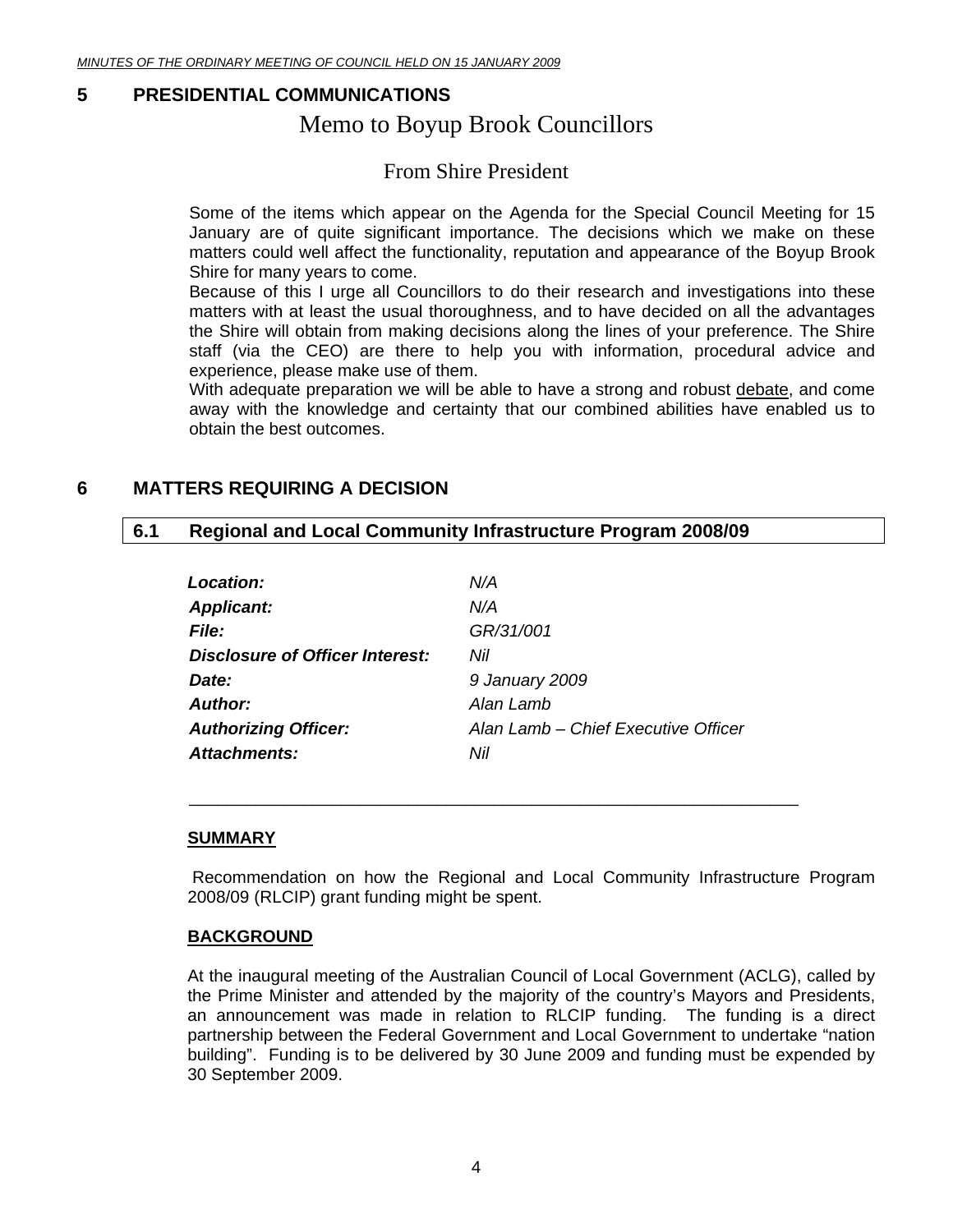Essentially, there are two pools of funding, one being \$250m that is to be distributed to all Council's in the country based on population, growth and needs factors with a minimum of \$100,000. Boyup Brook's grant is \$100,000.

The second pool is \$50m that aimed at "strategic projects for larger-scale community infrastructure" and the minimum grant is \$2m. Projects must be "ready to proceed" (the project must be ready to commence construction within six months of signing the Funding Agreement) or be additional stages of projects that are already underway. Applications close 23 December 2008.

The RLCIP will provide funding to local governments for community infrastructure including new construction and major renovations or refurbishments of assets such as:

- social and cultural infrastructure (e.g. art spaces, gardens);
- recreational facilities (e.g. swimming pools, sports stadiums);
- tourism infrastructure (e.g. walkways, tourism information centres);
- children, youth and seniors facilities (e.g. playgroup centres, senior citizens' centres);
- access facilities (e.g. boat ramps, footbridges); and
- environmental initiatives (e.g. drain and sewerage upgrades, recycling plants). Funding can be used for:
- construction or fit-out;
- preparatory work such as necessary engineering and geotechnical studies;
- land surveys and site investigations; and
- project management costs.

Funding will not be available for activities such as ongoing costs (e.g. operational costs and maintenance); transport infrastructure, such as roads; or related infrastructure covered by the Roads to Recovery or Black Spots programs.

The following is a listing of examples of projects that can be funded:

#### *Examples of Community Infrastructure*

#### **Social and cultural infrastructure**

- 
- 
- 
- 
- 
- 
- Enhancement of main streets and public squares

#### **Recreation facilities**

- Sports grounds and facilities Swimming pools
- 
- Community recreation spaces **•** Skate Parks<br>Playgrounds BMX/Mounta
- 
- 
- Town halls Theatre/music/art spaces
- Community centres Historic buildings
- Libraries Parks and gardens
- Local heritage sites Internet kiosk infrastructure
- Museums Kitchens for organisations
- Cultural centres Community market areas
	-
- Sports stadiums Walking tracks and bicycle paths
	-
- Playgrounds BMX/Mountain Bike parks/trails
	- Surf lifesaving clubs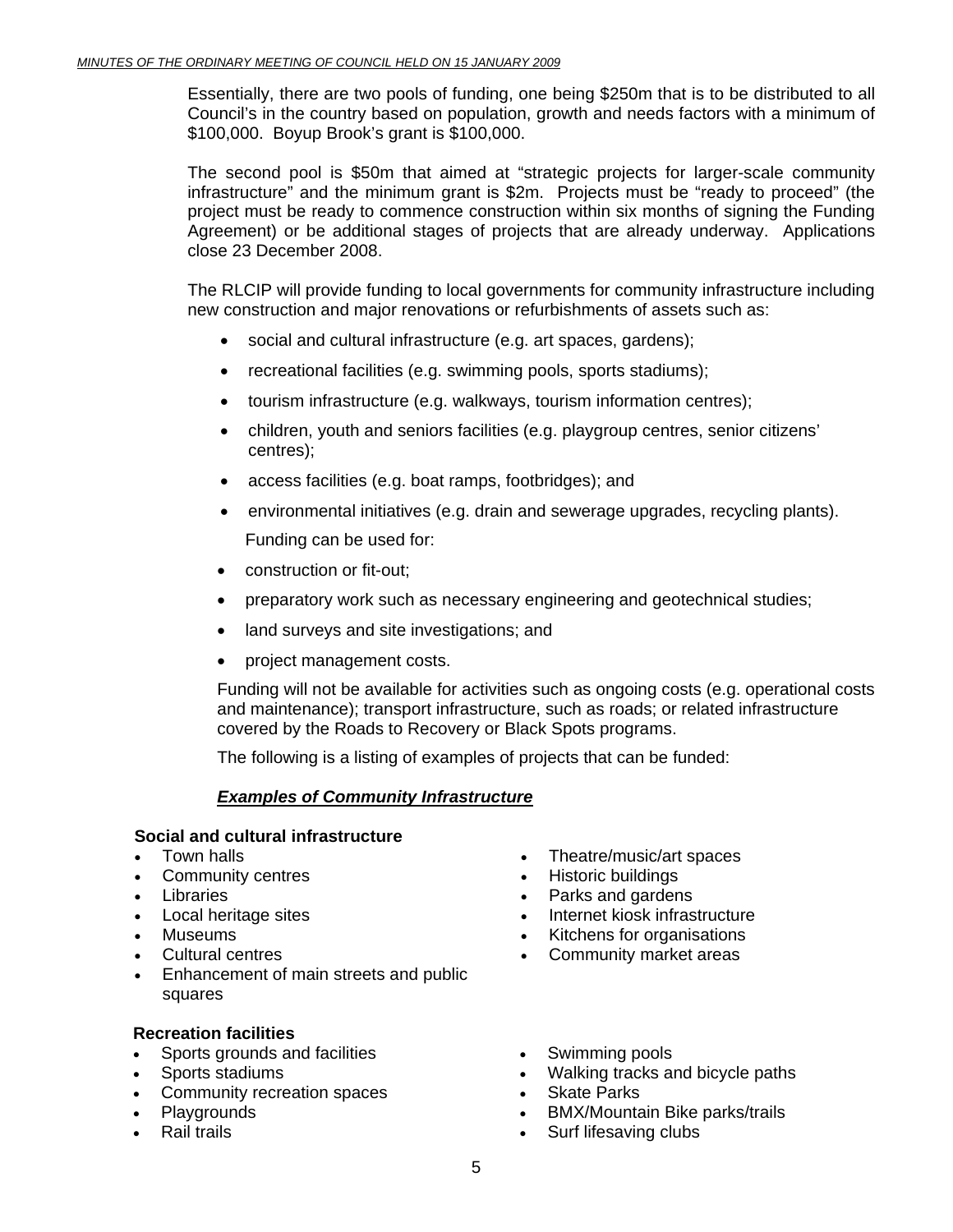#### **Tourism infrastructure**

- 
- Memorial halls/walkways Buildings for exhibits
- Tourism information centres
- Local infrastructure to support or provide access to tourist facilities

#### **Children, youth and seniors facilities**

- 
- 

#### **Access facilities**

- 
- Footbridges
- Bus/rail terminal upgrade
- Convention or trade centres Community public attractions
	-
- Playgroup centres **•** Scout/guide halls
- Youth centres Senior citizens' centres
- Disabled access infrastructure Jetties/wharves/piers/pontoons
	- Foreshore development
	- Boat ramps

#### **Environmental Initiatives**

- 
- Drain and sewerage upgrades Water recycling plants
- Water conservation infrastructure Water catchments
- Waste management and processing infrastructure
- Water source and treatment **•** Wastewater infrastructure
	-
	-
	- Recycling plants

|                                                        |  |  |  | The timeline on this funding is as follows (Department $=$ Department of Infrastructure, |
|--------------------------------------------------------|--|--|--|------------------------------------------------------------------------------------------|
| Transport, Regional Development and Local Government): |  |  |  |                                                                                          |

| <b>Action</b>                                                                                               |  |  |
|-------------------------------------------------------------------------------------------------------------|--|--|
| Councils to provide details of projects to Department                                                       |  |  |
| Councils to provide progress report to Department on projects                                               |  |  |
| All funding must be expended                                                                                |  |  |
| Councils to provide details of progress on projects and provide a final<br>report on expenditure of funding |  |  |
|                                                                                                             |  |  |

It is understood, from talks with the relevant government department, that whist preparatory work such as engineering studies, land surveys etc can be funded, surveys of people to assess needs etc cannot. However there is some confusion with in the department on what can and cannot be funded and so they are looking for list of projects from Council's (which could contain a number of projects or just one) that they will assess and then get back to the Councils with any that cannot be funded and the Councils will be given an opportunity to resubmit projects. It is important that estimates and details are reasonably accurate but the impression is given that they are not really sure of much of the detail of the funding arrangements, and so will get back to Councils with queries etc and not just reject projects that are not in line with what appears to be a yet to be determined set of guidelines. From an officer prospective, it appears that the Department will be very helpful in working through the initial phase of the funding process.

Council dealt with this matter at its December 2008 meeting and resolved as follows:

*That Item 7.3.1 lay on the table until a special meeting to be held on 15 January 2009.*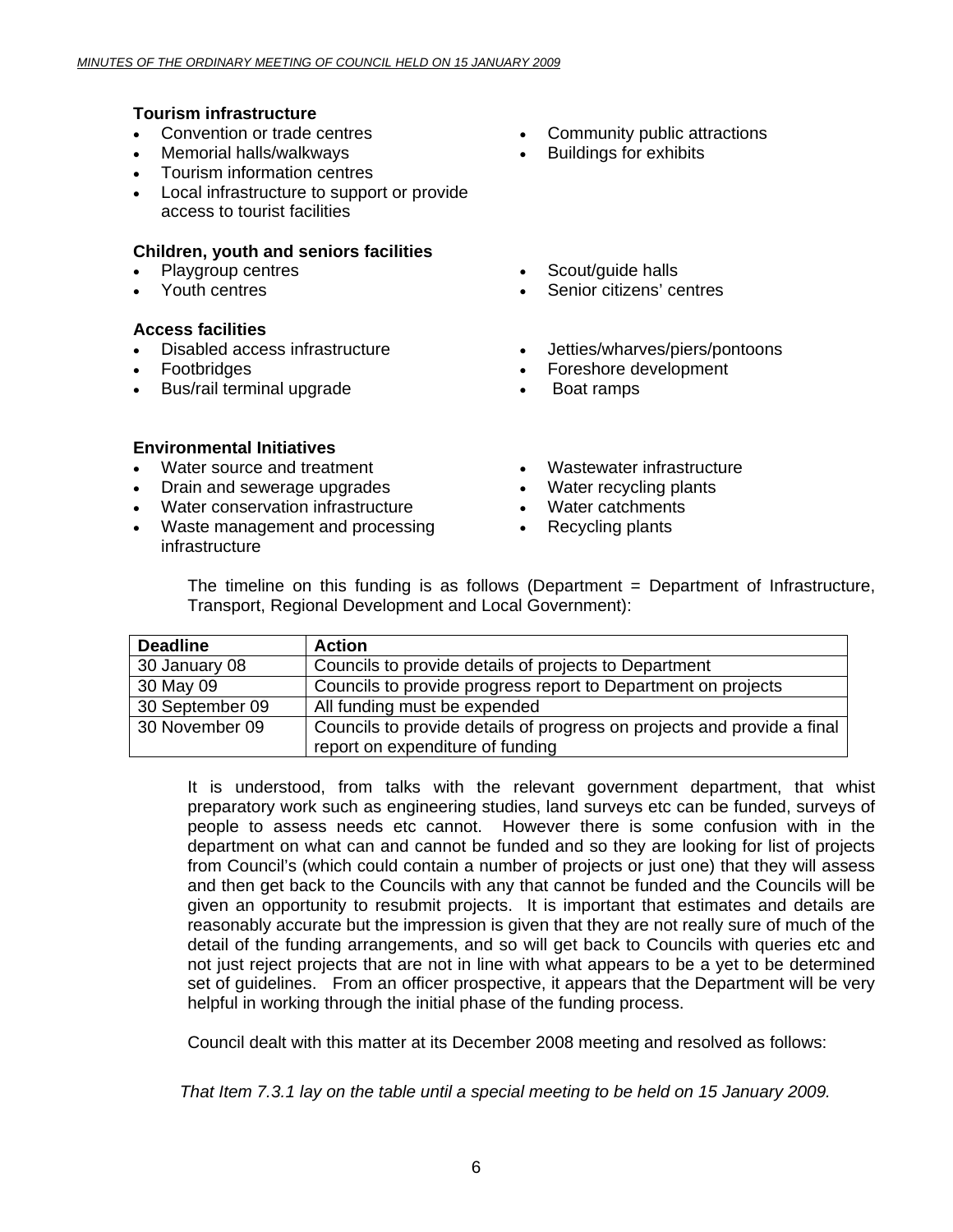#### **COMMENT**

It should be noted that much of this report is taken from the report put to the December Council meeting on this matter.

The strategic projects funding (the \$50m pool) appears to be aimed at large communities and it is anticipated that most of the funding will go to eastern states City Councils. In order for a project to be termed "ready to proceed " all of the preliminary work such as feasibility studies, consultation, planning and costing would have had to have been completed and ready for the tendering process. This Council does not have any projects that are valued at \$2m+ and are "ready to proceed ". Based on the foregoing and the tight application deadline no work has been done on putting an application together and it is suggested that any such work would be a waste of time.

The \$100,000 funding, however, represents a great opportunity to either:

- get on with a project that is ready, or almost ready, to proceed; or
- work up projects that might be funded by additional State Government funding; or
- a mix of the foregoing.

Projects that are included in the strategic plan and are ready to proceed include:

- library/administration extension/modifications est \$400,000
- power to transfer station est \$55,000

Projects that are included in the strategic plan and are not ready to proceed but will need significant funding to get them to that stage:

- Facilitate development of additional residential land.
- Survey/Plan possible quality accommodation.
- Investigate/Promote a motel development.
- Plan for upgrade of recreation sporting precinct currently being progressed with a Council Committee.
- Promote /Encourage holistic approach for Medical Centre.
- Investigate feasibility of biomass industry.
- Investigate all aspects re the Flax Mill.
- Investigate usage and possible development of the Shire's swimming complex.
- Investigate any developments of improvements sought at Wilga, Dinninup, Kulikup, Mayanup and Tonebridge.
- Investigate the town parking with the view to improve it.
- Investigate all aspects of the retention of the winter level of the Blackwood River.
- Determine short, medium and long term plans for the delivery of services and facilities required by senior residents of the Shire.

Other projects that have been noted but have not been included in the strategic plan and require preliminary work to get them to the point where

- town drainage study
- Town Hall restorations/improvements
- Flax Mill restorations/improvements

#### **Library Administration Extension/Modification**

The library/administration extension/modification project could be commenced in the new year and the \$100,000 could be expended by the end of September. This project was put to Council last month with the recommendation that it be shelved till 2009/10 and that retaining walls be done in the current year. The matter was not dealt with at the last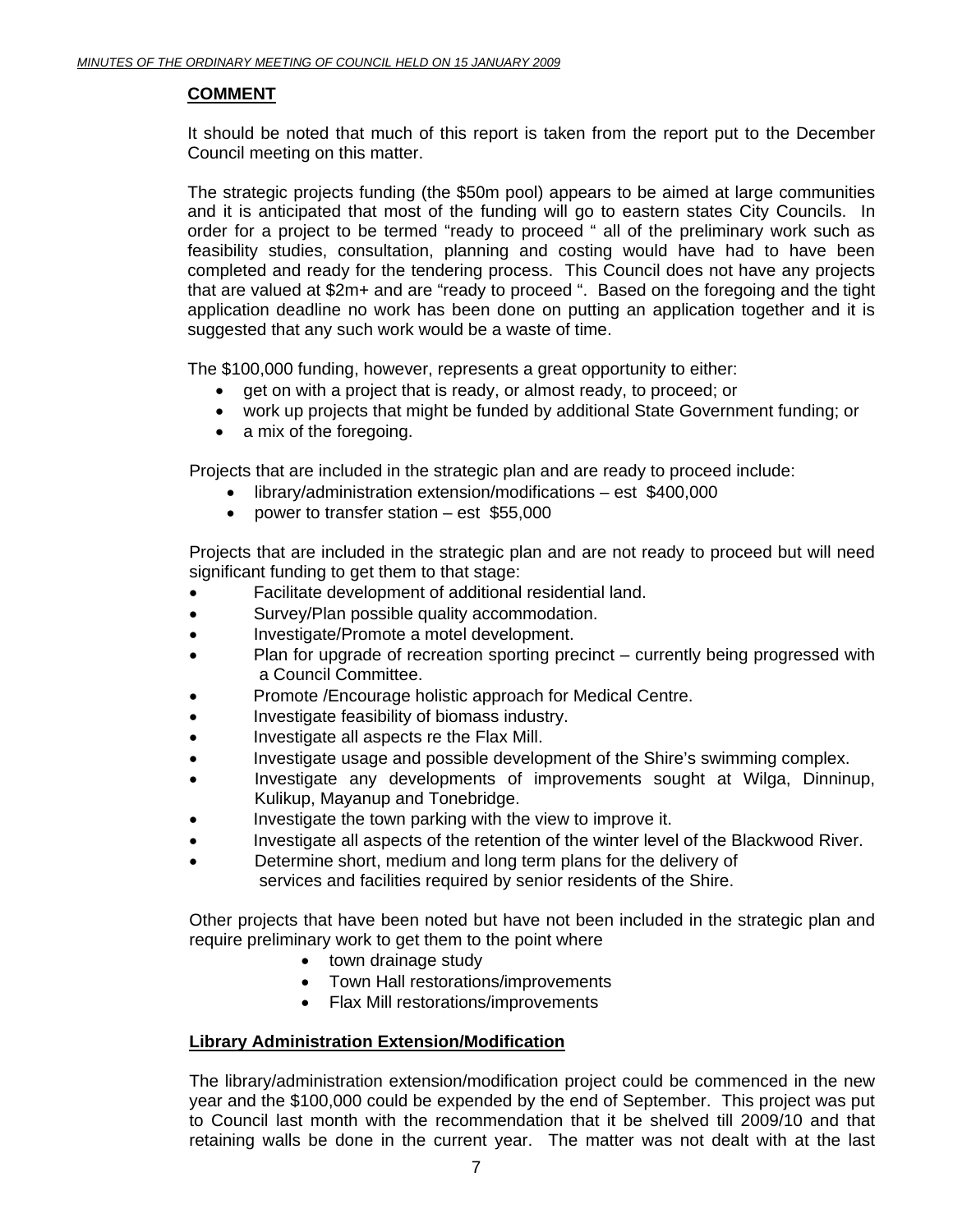meeting because the retaining walls and drainage estimate of \$10,000 was thought to be too low and warranted further investigation. An estimate done by a consultant (who has provided engineering services to Council for a number of years) puts the contractors work at \$44,220, and added to this is the work that Council staff would be required to do (remove trees and backfill retaining wall etc) suggests this aspect may cost in the order of \$47,000.

It was reported to the last meeting that the budget for this project was \$283,000. It was also reported that the work was expected to cost in excess of \$310,000 however this was based on insufficient allowances for factors such as furniture and the retaining wall. Estimates used for last months report, as reported, were based on estimates done for the budget and there is some doubt as to the adequacy of these and so some estimates have been revisited. It is suggested that the contingency should counter act any inaccuracies with the balance. Also, some anticipated expenditure does not appear to have been planed for (such as earth works retaining walls etc which may have been included in the building works budget figure). The following schedule sets out the budget, estimates put in last month's report and revised estimates:

|                  | <b>ESTIMATES</b> |                  |                                                                                               |
|------------------|------------------|------------------|-----------------------------------------------------------------------------------------------|
| <b>BUDGET</b>    | <b>REPORTED</b>  | <b>REVISED</b>   | <b>BASIS FOR ESTIMATE/REVISED</b>                                                             |
| <b>ESTIMATES</b> | <b>NOVEMBER</b>  | <b>ESTIMATES</b> | <b>ESTIMATE</b>                                                                               |
|                  |                  |                  | \$1500/m3 NEW BUILDING WORK,                                                                  |
|                  |                  |                  | \$500/m2 INTERNAL                                                                             |
|                  |                  |                  | 240,000 MODIFICATIONS                                                                         |
|                  |                  |                  | <b>PRICES OBTAINED FROM HOUSE</b>                                                             |
| 0                |                  |                  | 12,000 BUILDING PROGRAM                                                                       |
| $\mathbf 0$      |                  |                  | 6,000 AS ABOVE                                                                                |
|                  |                  |                  |                                                                                               |
| 18,000           |                  |                  | 18,000 BUDGET                                                                                 |
|                  |                  |                  |                                                                                               |
| 10,000           |                  |                  | 10,000 BUDGET                                                                                 |
|                  |                  |                  |                                                                                               |
| $\mathbf 0$      |                  |                  | 47,000 CONSULTANTS ESTIMATE                                                                   |
|                  |                  |                  | 2,000 WORKS MANAGER                                                                           |
|                  |                  |                  | 20,000 SUPPLIERS PRICES                                                                       |
| 0                |                  |                  | 5,000 AS ABOVE                                                                                |
|                  |                  |                  | <b>18000 PRUDENT ALLOWANCE</b>                                                                |
| 283,000          | 323,400          | 360,000          |                                                                                               |
|                  |                  | 250,000<br>5,000 | 240,000<br>12,000<br>6,000<br>18,000<br>10,000<br>10,000<br>2,000<br>5,000<br>5,000<br>15,400 |

#### ADDITIONAL EXTENSION

| TO FRONT OF BUILDING      |         |         | 50,000 \$1500/m3 NEW BUILDING WORK |  |
|---------------------------|---------|---------|------------------------------------|--|
| <b>TOTAL</b>              | 283,000 | 323,400 | 410,000                            |  |
| <b>VARIANCE TO BUDGET</b> |         | 40,400  | 127,000                            |  |

It will be noted that provision has been made for additional extensions. It is apparent that the planned building works does not fully meet current needs and does not allow for the future. There is no provision for a President's/Councillor's office or a Works Managers office. Whilst the immediate need for these could be debated it is suggested that they will be needed in the not too distant future and so should be allowed for in the current extensions.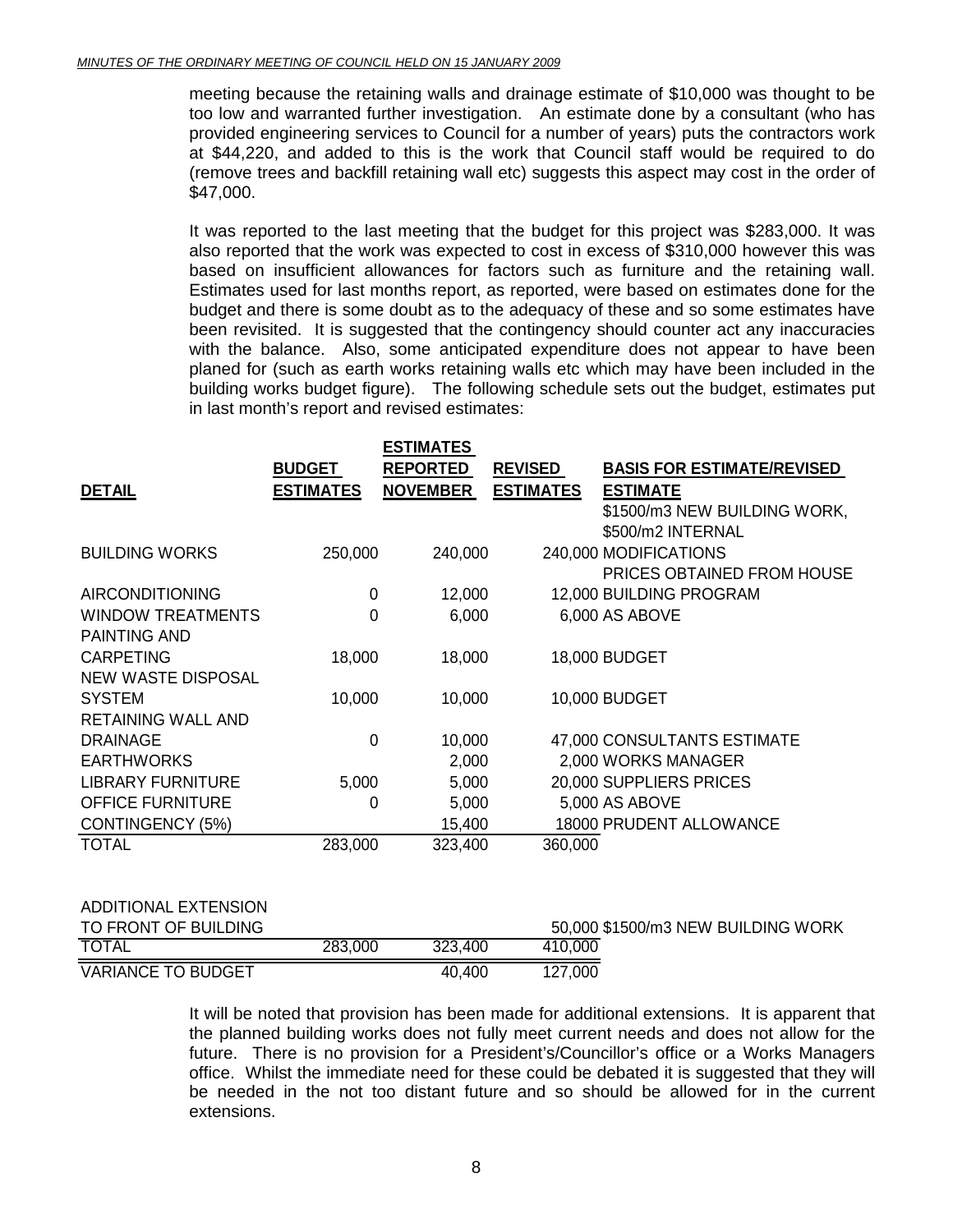The final plan of what is to be done is yet to be put to Council and agreed however there is sufficient detail for this project to be put forward for the \$100,000 funding.

It is suggested however there are still some considerations that may need to be discounted before the project is finalised. One is the opportunity to relocate the library to the Telecentre and the Telecentre group will be putting this notion to Council at lunch on Council meeting day. If this option was to be selected it is probable that no additions would be required to be done at the administration building and that internal modifications would result in the additional office space needed. There would however be a need for an addition to the Telecentre building. There are a number of models for Shire library services at telecentres and each has their strengths and weakness. Personal experience is that the success of arrangements depends on the people involved (Council and telecentre employees, and telecentre committees).

Arguments in favour of this option include:

- The administration building has been added onto in the past and either due to the original design or the result of additions sections of the roof is very flat which has, and probably will continue to, resulted in rain water leaks.
- Parts of the building appear to be settling still resulting in walls cracking.
- The building is not architecturally appealing and an addition may add to this.
- Numerous internal modifications appear to have been made, the current layout does not work, and it may be difficult to adapt and "ideal" layout given cost and structural constraints.
- If the extension to the Telecentre was to be done at the rear of the building and the same floor level were to be maintained then a storage area could be created under the extension for Council's records or the like.

The arguments against include:

- Given the slope of the block an addition to the Telecentre could well be expensive.
- If the arrangement with the Telecentre proved to be unworkable Council would have the cost of another building extension to do to create space for the library, relocation costs and possible alienation of a sector of the community (ie it is possible that the termination of any arrangement would be acrimonious).
- The community may not favour having their library being relocated to the Telecentre (it is suggested that community consultation would be required early in the planning stage).

Taking a step back and looking strategically, we:

- Have a Shire Office that requires a level of annual expenditure to maintain it, the building does not meet current needs, there is some question as to the long term viability of the building (roof problems and subsidence), and the building has little heritage value.
- Have a Town Hall that is underutilised, is expected will require restoration and preservation works resulting from the conservation plan currently being drafted, and requires a level of annual expenditure to maintain it.
- Are looking at a combined sporting complex that may include facilities which would make all current public use of the Town Hall redundant.

The foregoing factors provide opportunities such as:

• Extending and modifying a part of the Town Hall complex and relocating Council's office, library etc to the Hall then, depending on the results of a thorough building appraisal, either renting out the existing administration building of demolishing it.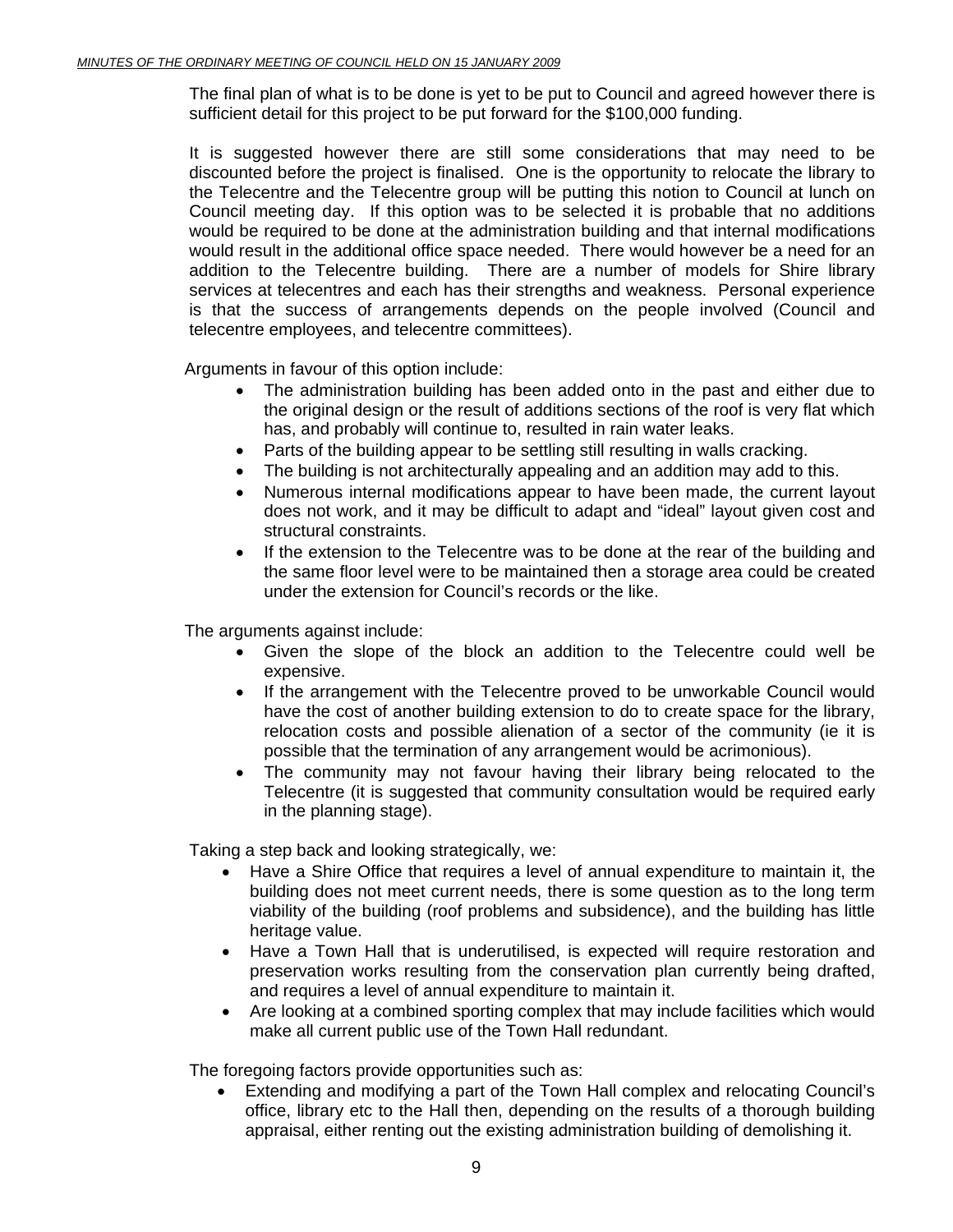• Making provision at the consolidated sporting complex for all current public uses of the Hall, carrying out internal modifications to the Hall and relocating the Council office and library into the Hall.

Both of the above provide the opportunity to transfer the current maintenance costs of the Shire office to the Hall which would better ensure that this building is maintained, the Hall is a building that many would argue must be retained where as the administration building is probably of no great significance. There will more opportunities other than those listed above and naturally there would be the need for more in-depth investigation to establish viability, and there would be a need for public consultation.

It is suggested that as there are a number of factors that may have some impact on the planned works on the Council administration building and so that these be postponed till 2009/10 when the fait of the consolidated sporting complex may be know and the Town Hall conservation plan will have been completed and been put before Council.

The current position with this project is that a set of plans have been drawn up and an agreement entered into with a local builder to build extensions and make modifications to the building in accordance with these plans.

It has since been established that staff, who would be working in the areas, may not have been fully consulted regarding the internal layout of offices etc. Some office areas appear to be too small to be fully functional and there appears to be no provision for additional space that is expected to be required. It has also been established that the total funds budgeted for the project (\$283,000) is not sufficient to complete the project as committed to. Estimates listed within this report put the expected cost at \$360,000, the significant variances to the budget being:

| <b>Area of works</b>           | <b>Budget</b>                                        | <b>Revised</b><br>estimate |
|--------------------------------|------------------------------------------------------|----------------------------|
| Earth works and retaining wall | Nil (or at least<br>not shown as a<br>separate cost) | \$47,000                   |
| Air-conditioning               | Nil                                                  | \$12,000                   |
| Contingency                    | Nil                                                  | \$18,000                   |

It is suggested that whilst this project could be progressed Council may wish to look at the big picture first and decide if the current building will house the chambers, office and library for the foreseeable future or if alternatives should be explored first. If the answer is yes the current building is to be used then perhaps it would be prudent to work with Council's working party, staff and the architect to fully assess space requirements and then revisit the size of the extension and internal layout.

It is recommended that this project not be put forward for funding from the \$100,000 grant for the reasons highlighted in this report and also as there may well be some State Government funding available for the library portion of the works. However if Council does choose to use the grant funding to progress this project it should be noted that some estimates will need to be refined such as air-conditioning (an estimate is being obtained but costs will depend on extent of extension and internal layout), office furniture (whilst some allowance has been made the reality is that with a renewed building some of the old furniture will need replacing), window treatments, carpets and the like (which may depend on layout).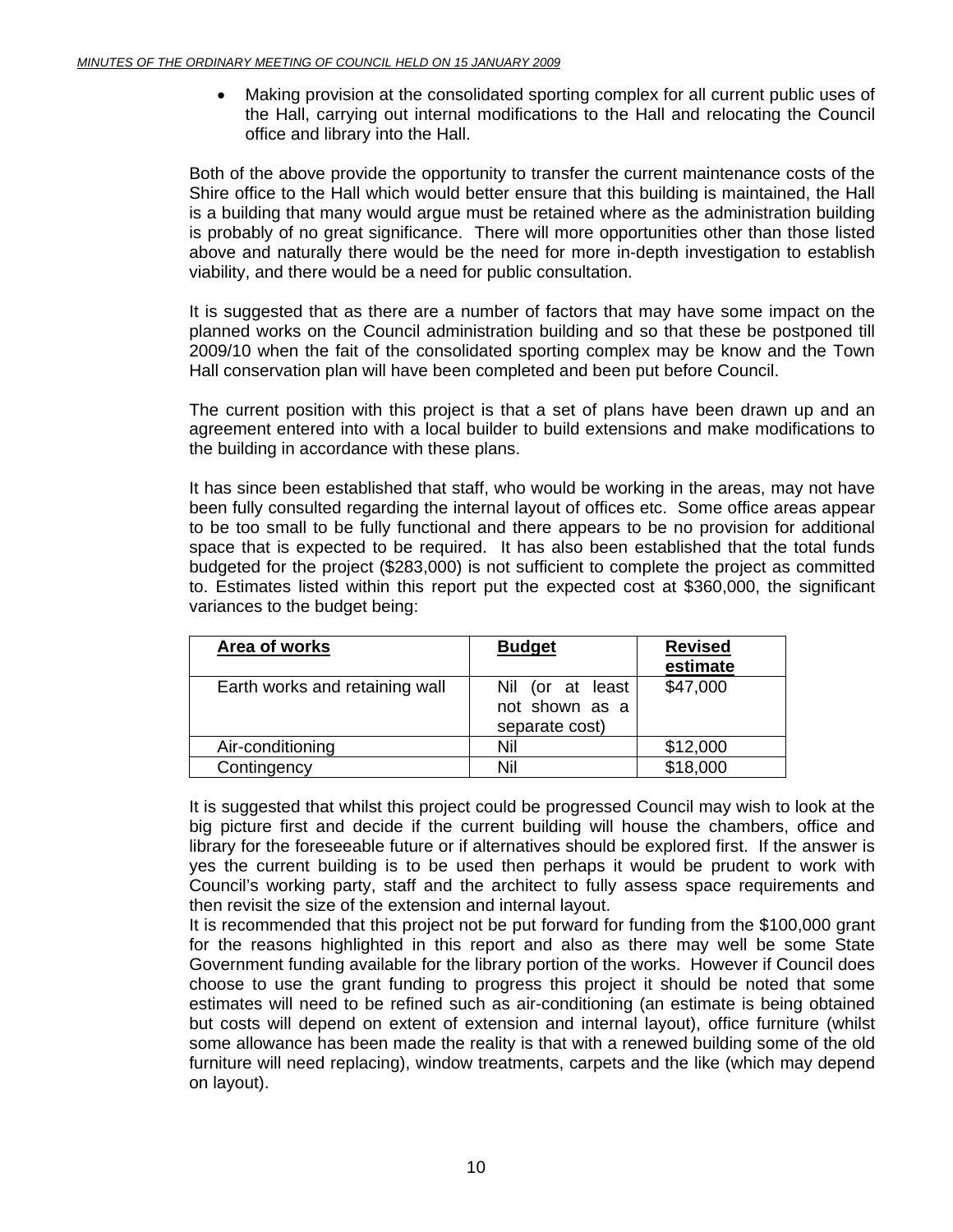#### **Power to Transfer Station**

This project has been in the pipeline for some time, is in the strategic plan and \$20,000 has been committed to it in the current budget. It is understood that Western Power had quoted \$45,000 for connection. Added to this would be the cost of getting the power from the property boundary to the site and reticulated throughout the site etc. It is suggested an allowance of \$55,000 should be made.

It has been suggested that a generator be looked at as an option. Based on a quotation for a three phase unit the cost would be as follows: Generator  $$20,000$  (or \$25,000 if fitted with a silencer) Fitting, power reticulation etc \$2,000 Shed for generator \$2,000

It is understood that a new recyclers bailing machine is being considered and that the cost of this would range between \$22,000 and \$44,000 (a three phase unit). Also that a used tractor with a fork attachment is also under consideration and the cost of this is between \$8,800 and \$11,500. Council may wish to seek to use the grant to fund these improvements.

It should be possible to get Western Power connection option completed within the required time and it is expected that the generator option would be achievable in so Council may wish to look at this project to apply a portion of its grant to.

#### **Projects Not Ready to Proceed**

There a number of projects in the strategic plan, and as listed previously in this report, and a number of other projects that perhaps might need to be put into the plan, and are also listed, that need funding to get them to the stage where they could be termed "ready to proceed". Council may wish to use the \$100,000 for the necessary preparatory work on some of these in anticipation of funding opportunities from the State and Federal Government.

One project that is not in the strategic plan but has a potentially high implementation cost is the town drainage system. It is suggested that this project is timely in that if the preliminary work were to be done now, in the current lull in development, plans would be in place for Council to have more effective control over this important aspect of developments. It is possible that funding for the preparatory work could come, in part, from government environmental funding because part of the purpose of the drainage work would be to reduce pollutants and other undesirables reaching the brook and river. It would be advantageous to have this project ready to proceed when the sewerage is being done so that advantage could be taken from reinstatement works, opportunities for common use of trenches (may not be possible due to historical "patch ownership issues" but would be worth a try), and having suitable plant and equipment in town (ie diggers etc)

 Residential and industrial land needs are also projects that Council may wish to pursue. The former is in the strategic plan but the latter does not appear to be. Both projects would need land survey work and input from planning engineering people.

"Investigate usage and possible development of the Shire's swimming complex", from the strategic plan, is another project that would need preparatory work. It is not clear if this includes the lap pool that is being called for by some sectors of the community but logically it should do so though not be constrained to only this option for development. It is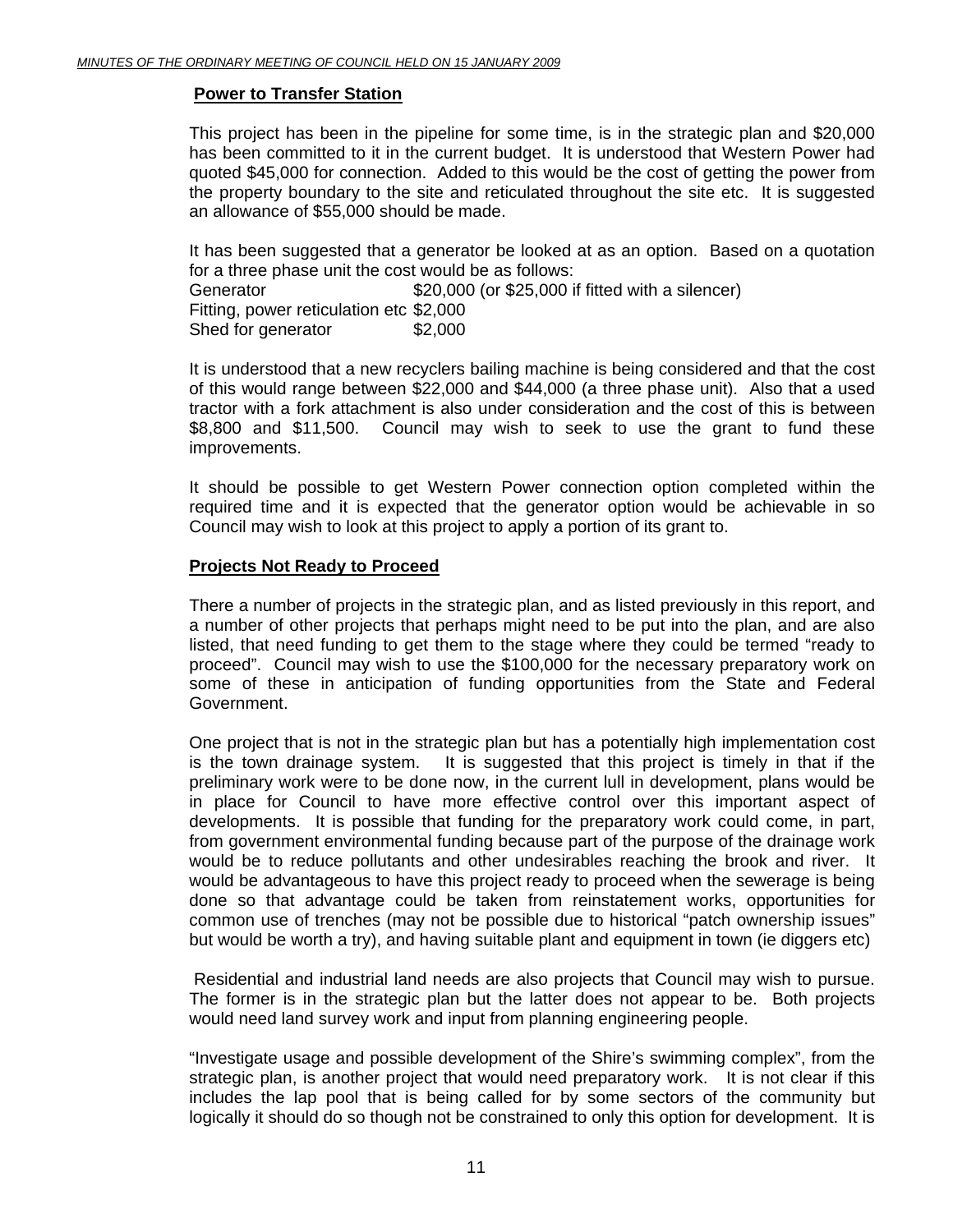not clear if funding could be used for a feasibility study but they could be applied to the engineering and other such aspects of it.

Council may wish to look at the town parking and development and improvements of townsites (other than Boyup Brook), as listed in the strategic plan, as these will need professional input. The parking study would be a good one to have completed before the sewerage works are completed so that aspects might be implemented as part of reinstatements works.

It was apparent at the December Council meeting that there was little support for the recommended studies to be conducted with the grant funding and so these have been removed from the new recommendation. It is however suggested that Council does give consideration to applying some of the "new money", either the Federal or State grants, to get projects to the stage where they are ready for any future funding opportunities.

Other projects that have been suggested include emergency power supply for the LEMC Command Centre, improvements to the town oval reticulation system, new shed at Council's Depot and sealing the Council Depot. It will be noted that not a lot of support information has been provided for some of these. It is hoped that this will not detract from Council's consideration of the merit of them and has been done only because they have been need issues for some time and it is expected that Council will be well aware of them.

#### **Emergency Power Supply LEMC Command Centre**

The new emergency management plan adopted by Council provides for the Council Chambers to be the command centre and for the Town Hall to be used in emergencies. There is a single phase generating unit at the Fire Station and wiring from this to the Council admin building but the generating unit does not have the capacity to meet the needs of the admin building. Western Power will not now allow generating back up units to be linked property to property, also there is a significant power loss over the distance between the station and the admin building, and so a stand alone unit for the admin building appears to be the best option. Estimates are being obtained for a silenced, auto cut in unit to service the admin building and hall and it is hoped this will be available for the Council meeting. It should be noted though that there will be emergency services grant funding available for such things and so it may be better to not include this project in the \$100,000 grant funding opportunity.

#### **Improvements to Town Oval Reticulation System**

A quick drive by the oval will demonstrate the need for reticulation improvements. Based on an estimate obtained the cost of this project would be \$25,000.

Looking at the oval, raising the level and returfing was looked at. This improvement would allow for such things as subsoil drainage and the like. Based on an estimate received the cost to supply and install Kikuyu (rolled turf) in Boyup Brook including fine levelling, fertilizing and compacting would be \$144,000. Rolled Kikuyu turf was priced because the supplier suggested it could be played on within six weeks of being laid and other options require the grounds to be not used for considerably longer. It was thought that the cost of the turf would put the project out of contention and so no more work has been done on other costs associated with it. It is not included in the recommendation however if Council did want to pursue this project with the grant funding then other estimates could be obtained (it looks like the earth works would cost in the order of \$20,000).

#### **Council Depot Shed**

This has been a funding consideration for some time but has not been funded due to competing needs. Based on estimates received the shed would cost (16m long, 9m wide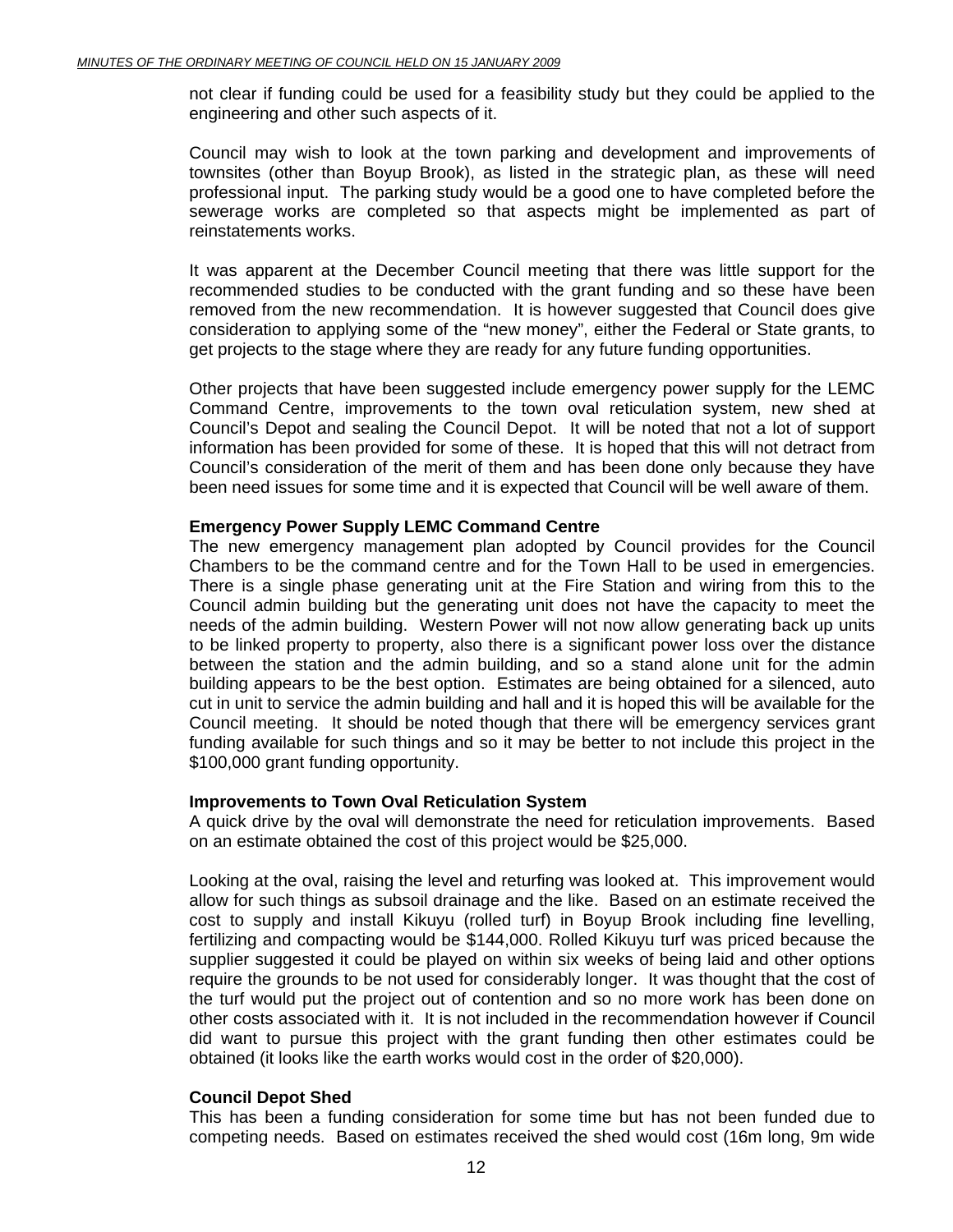and 4.2 high) \$26,000 plus the cost of removing the existing structure, relocating the browser power supply, concrete pad, and retaining wall, making a total project cost of \$32,000.

#### **Council Depot Sealing Yard**

This is an item in the budget and the provision is \$20,936. It is possible that budgeted items may not be funded from this grant but nothing could be found to suggest this. If Council did want to include this in the list to be funded from the grant it may wish to amend the budget and transfer the provision to another project.

It is recommended that Council seek to apply the grant funding as follows:

| <b>Project</b>             | <b>Estimated cost</b> | <b>Details</b>                   |
|----------------------------|-----------------------|----------------------------------|
| Power to Transfer          | \$24,000              | 3<br>phase generator, shed,      |
| Station                    |                       | fitting and power reticulated.   |
| Improvements to            | \$25,000              | <b>Reticulation improvements</b> |
| <b>Town Oval</b>           |                       |                                  |
| <b>Reticulation System</b> |                       |                                  |
| <b>Council Depot Shed</b>  | \$32,000              | Machinery shed, demolition of    |
|                            |                       | existing structure<br>and        |
|                            |                       | relocation or power supply.      |
| <b>Council Depot</b>       | \$19,000              | Part of the estimated project    |
| sealing yard               |                       | cost of \$20,936 for sealing     |
|                            |                       | depot yard                       |
| Total                      | \$100,000             |                                  |

#### **CONSULTATION**

The author has spoken with representatives of the Department, some Councillors and other staff.

#### **STATUTORY ENVIRONMENT**

Nil

#### **POLICY IMPLICATIONS**

Nil

#### **BUDGET/FINANCIAL IMPLICATIONS**

Nil at this stage but there will be a need to amend the budget to recognise the additional income and approve the additional expenditure. This could be done once Council's proposed grant program has been approved by the Federal Government.

#### **STRATEGIC IMPLICATIONS**

Most projects included in the recommendation come from the plan.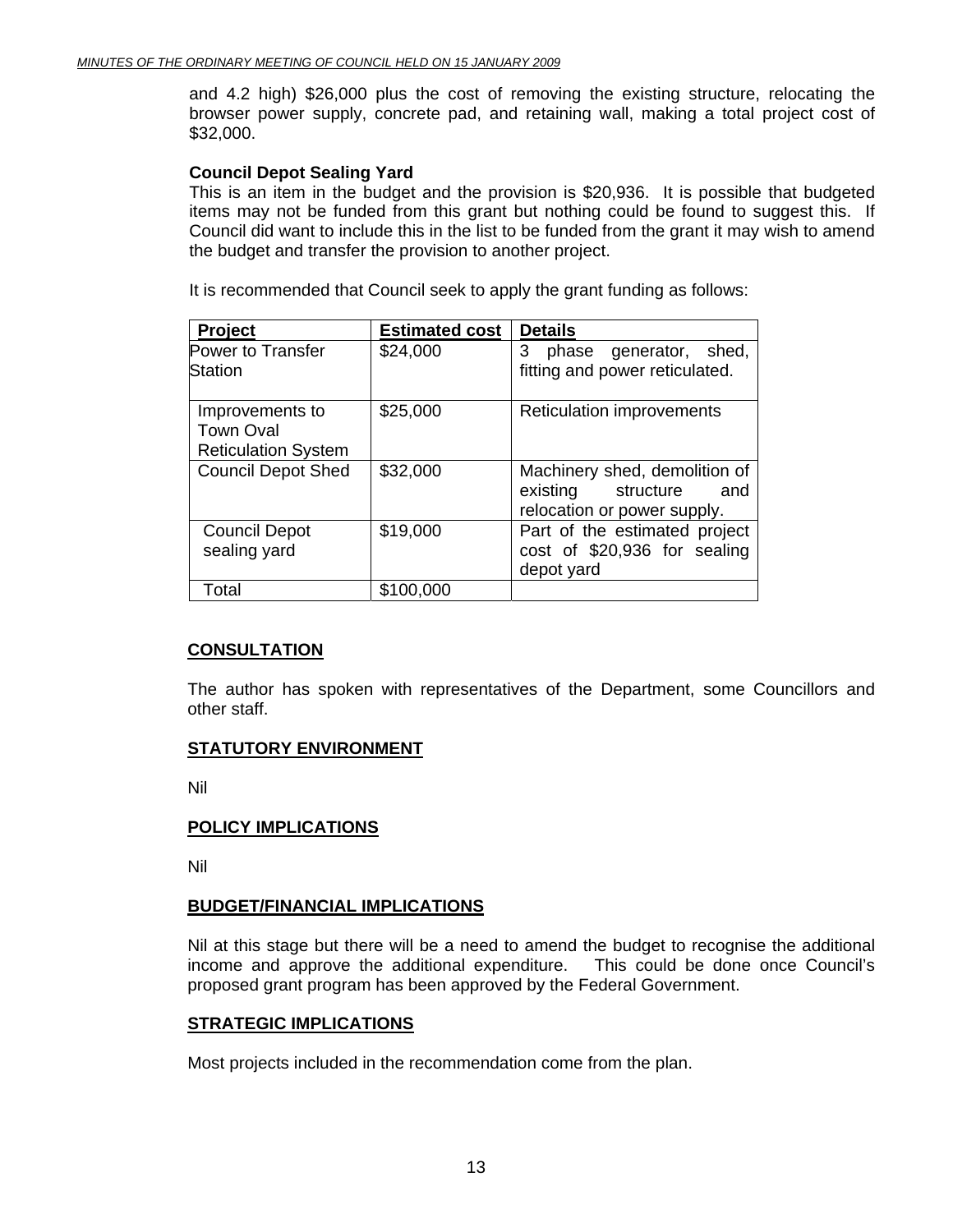#### **SUSTAINABILITY IMPLICATIONS**

#### ¾ **Environmental**

Depends on the projects selected, the improvements to the recycling service would have a beneficial impact.

#### ¾ **Economic**

All projects will ultimately stimulate employment and local purchasing as part of the construction process.

#### ¾ **Social**

Each project will have a varying degree of impact on the community.

#### **VOTING REQUIREMENTS**

Simple majority

#### **OFFICER RECOMMENDATION – ITEM 6.1**

**That the Department of Infrastructure, Transport, Regional Development and Local Government be provided, by 30 January 2009, with details of the following projects to be funded from the Regional and Local Community Infrastructure Program 2008/09 grant of \$100,000:** 

| Project                                                       | <b>Estimated cost</b> | <b>Details</b>                                                                            |
|---------------------------------------------------------------|-----------------------|-------------------------------------------------------------------------------------------|
| Transfer<br>to<br>Power<br><b>Station</b>                     | \$24,000              | 3<br>generator, shed,<br>phase<br>fitting and power reticulated.                          |
| Improvements to Town<br><b>Reticulation</b><br>Oval<br>System | \$25,000              | <b>Reticulation improvements</b>                                                          |
| <b>Council Depot Shed</b>                                     | \$32,000              | Machinery shed, demolition of<br>existing structure<br>and<br>relocation or power supply. |
| Council Depot sealing<br>yard                                 | \$19,000              | Part of the estimated project<br>cost of \$20,936 for sealing<br>depot yard               |
| Total                                                         | \$100,000             |                                                                                           |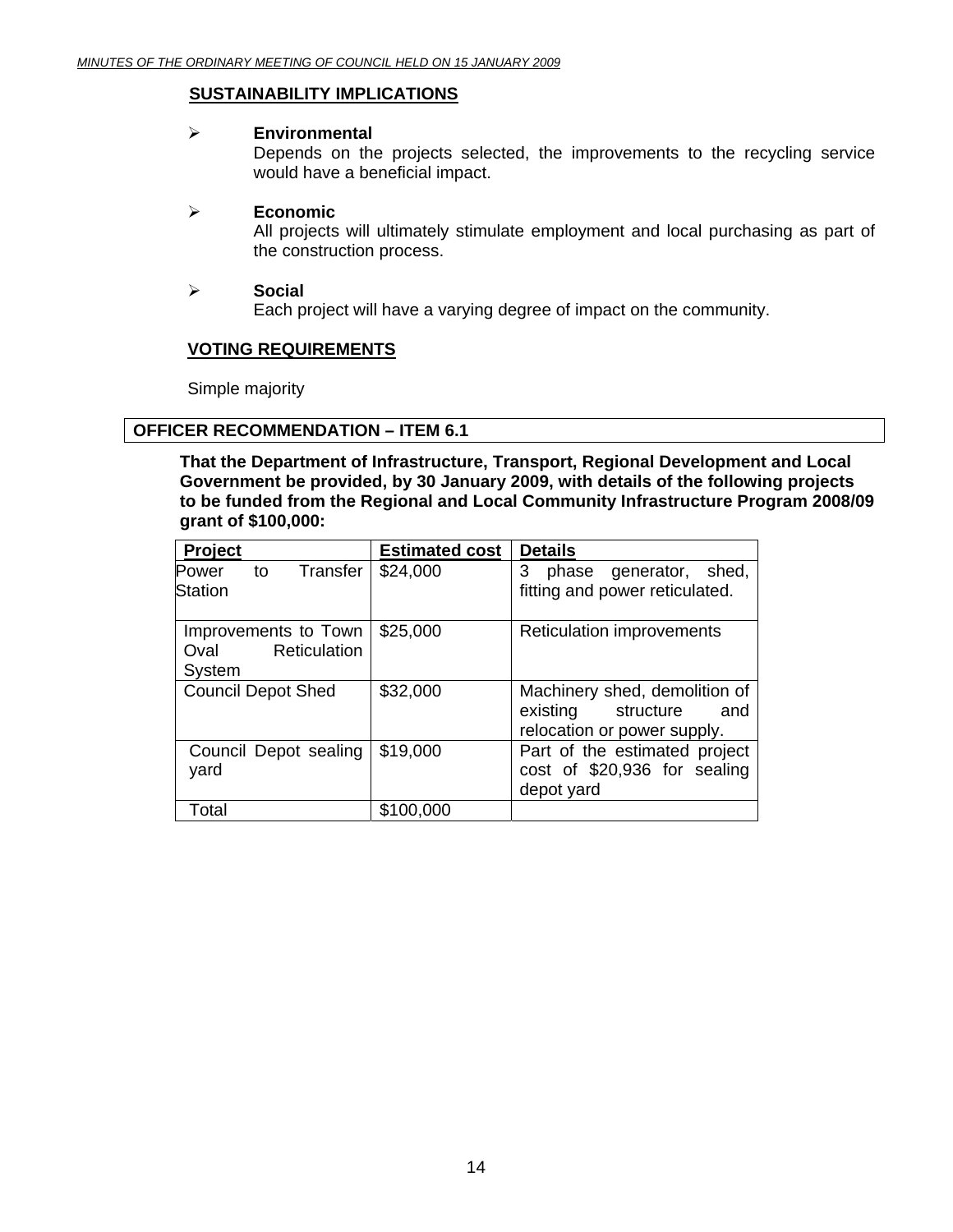#### **COUNCIL DECISION – ITEM 6.1**

**MOVED: Cr Muncey SECONDED: Cr Piper** 

**That** 

**1 The Department of Infrastructure, Transport, Regional Development and Local Government be provided, by 30 January 2009, with details of the following projects to be funded from the Regional and Local Community Infrastructure Program 2008/09 grant of \$100,000:** 

| <b>Project</b>                                         | <b>Estimated cost</b> | <b>Details</b>                                                                               |
|--------------------------------------------------------|-----------------------|----------------------------------------------------------------------------------------------|
| Town Oval Drainage                                     | \$22,000              | Installation of sub-soil drainage<br>to western side of town football<br>oval                |
| Improvements to Town<br>Reticulation<br>Oval<br>System | \$25,000              | <b>Reticulation improvements</b>                                                             |
| <b>Council Depot Shed</b>                              | \$32,000              | Machinery shed, demolition of<br>existing<br>structure<br>and<br>relocation or power supply. |
| Council Depot sealing<br>yard                          | \$21,000              | Sealing of Council Depot yard                                                                |
| Total                                                  | \$100,000             |                                                                                              |

**2 The 2008/2009 Budget be amended to transfer the provision made for E121233 – Depot Yard Seal \$20,936 to Town Drainage Survey.** 

#### **CARRIED 9/0 Res 001/09**

#### **REASON FOR CHANGE IN MOTION FROM RECOMMENDATION - ITEM 6.1**

The Council felt more research was required on the supply of power to the transfer station and placed a higher priority on the work required on drainage at the football oval.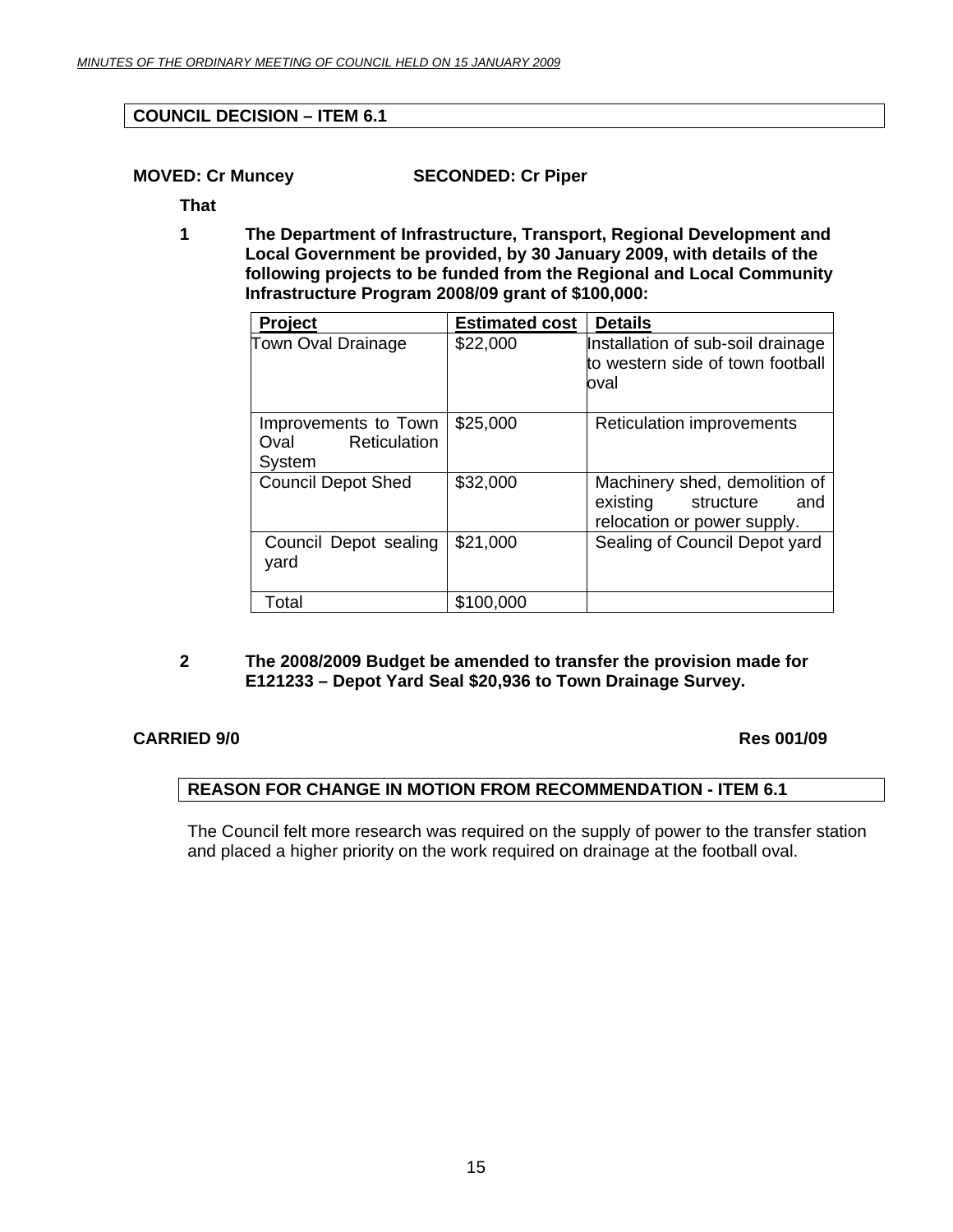#### **6.2 Placement of Len Zuks works of art**

| Location:                       | <b>Not applicable</b> |
|---------------------------------|-----------------------|
| Applicant:                      | <b>Not applicable</b> |
| <i>File:</i>                    | PA/46/001             |
| Disclosure of Officer Interest: | Nil                   |
| Date:                           | <b>9 January 2009</b> |
| Author:                         | Alan Lamb             |
| <b>Authorizing Officer:</b>     | <b>Alan Lamb</b>      |
| Attachments:                    | Yes                   |

#### **SUMMARY**

This item is on the agenda as the result of a lost Motion at the December Council meeting and it is noted that there are two Notices of Motion on the matter.

#### **BACKGROUND**

Council purchased two works of art from Mr Len Zuks and these have been trialed in various locations.

The following motion was put to the December Council meeting and was lost;

**\_\_\_\_\_\_\_\_\_\_\_\_\_\_\_\_\_\_\_\_\_\_\_\_\_\_\_\_\_\_\_\_\_\_\_\_\_\_\_\_\_\_\_\_\_\_\_\_\_\_\_\_\_\_\_\_\_\_\_** 

- *1. the works of art created by Len Zuks be placed in the Bridge Street median strip between Barron and Forrest Streets at the two points as identified by Councillors who met on site; and*
- *2.* The CEO investigates costings on appropriate feature lighting to illuminate the works of art at night.

#### **COMMENT**

The artworks have a value, that may well be appreciating as time goes by, and so, from an officer perspective there is some concerns over where they may be located. Factors such as vandalism an theft are a concern. Whilst the pieces could be located in a variety of locations and may well look very good, it is suggested that in order to reduce the opportunity for vandalism and the like, they should be sited within the town in well lit locations. The median strips in the town's main streets where the street lights are on all night would appear to be an ideal location.

There are two notices of motion on this matter and so no recommendation is made as to the specific location other than that they should be located in a well lit area in town such as the median strip.

#### **CONSULTATION**

The author has communicated with some Members of Council and staff.

#### **STATUTORY OBLIGATIONS**

Nil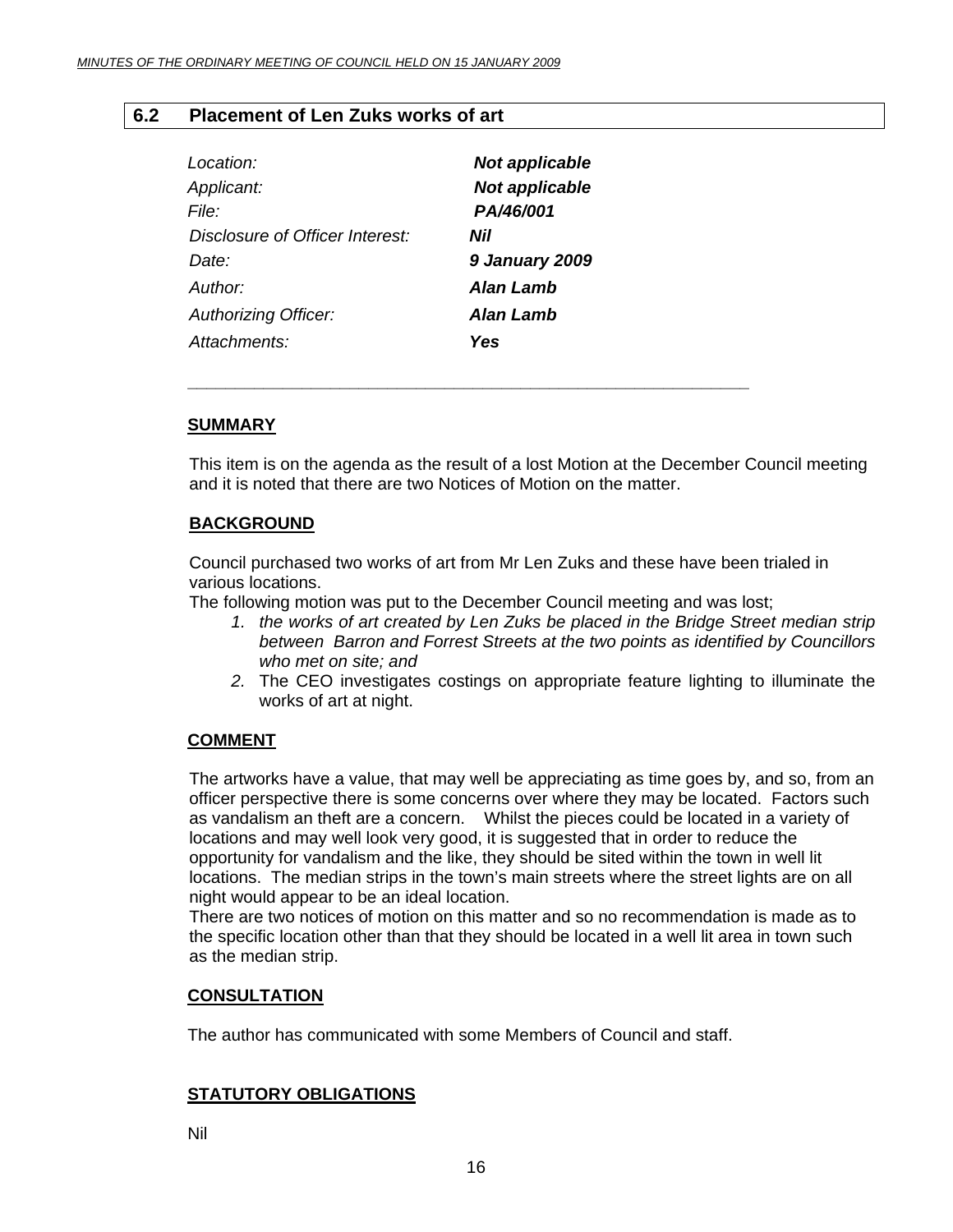#### **POLICY IMPLICATIONS**

Nil

#### **BUDGET/FINANCIAL IMPLICATIONS**

There is provision in the budget for works on townsite gardens and whilst it is anticipated that no specific provision was made for the cost of shifting the pieces or for the cost of finally siting them, these costs would be booked to that area.

#### **STRATEGIC IMPLICATIONS**

Nil

#### **SUSTAINABILITY ISSUES**

#### ¾ **Environmental**

There is expected to be no environmental impact emanating from this proposed project.

#### ¾ **Economic**

Siting the works of art in the town could result in more people stopping, to look at them, and hopefully also make purchases in town.

¾ **Socia**l

Nil Known

#### **VOTING REQUIREMENTS**

Simple majority

#### **OFFICER RECOMMENDATION – ITEM 6.2**

It is recommended that Council, in considering the matter of the location of the works of art created by Mr Len Zuks, weight be given to their being located in a well lit area within the town site such as median strips in the main streets.

#### **REASON FOR CHANGE IN MOTION FROM RECOMMENDATION - ITEM 6.2**

Council noted the officer recommendation but did not deal with the matter as it was intended as guidance in determination only and because there were two notices of motion in the same matter.

## **7 MOTIONS IF WHICH PREVIOUS NOTICE HAS BEEN GIVEN**

In accordance with Standing Orders the Notices of Motions are listed in the order in which they were received. However Council may wish to reverse the order when dealing with them as the second motion is about the process of making the decision on where to site the items and the first deals with sites.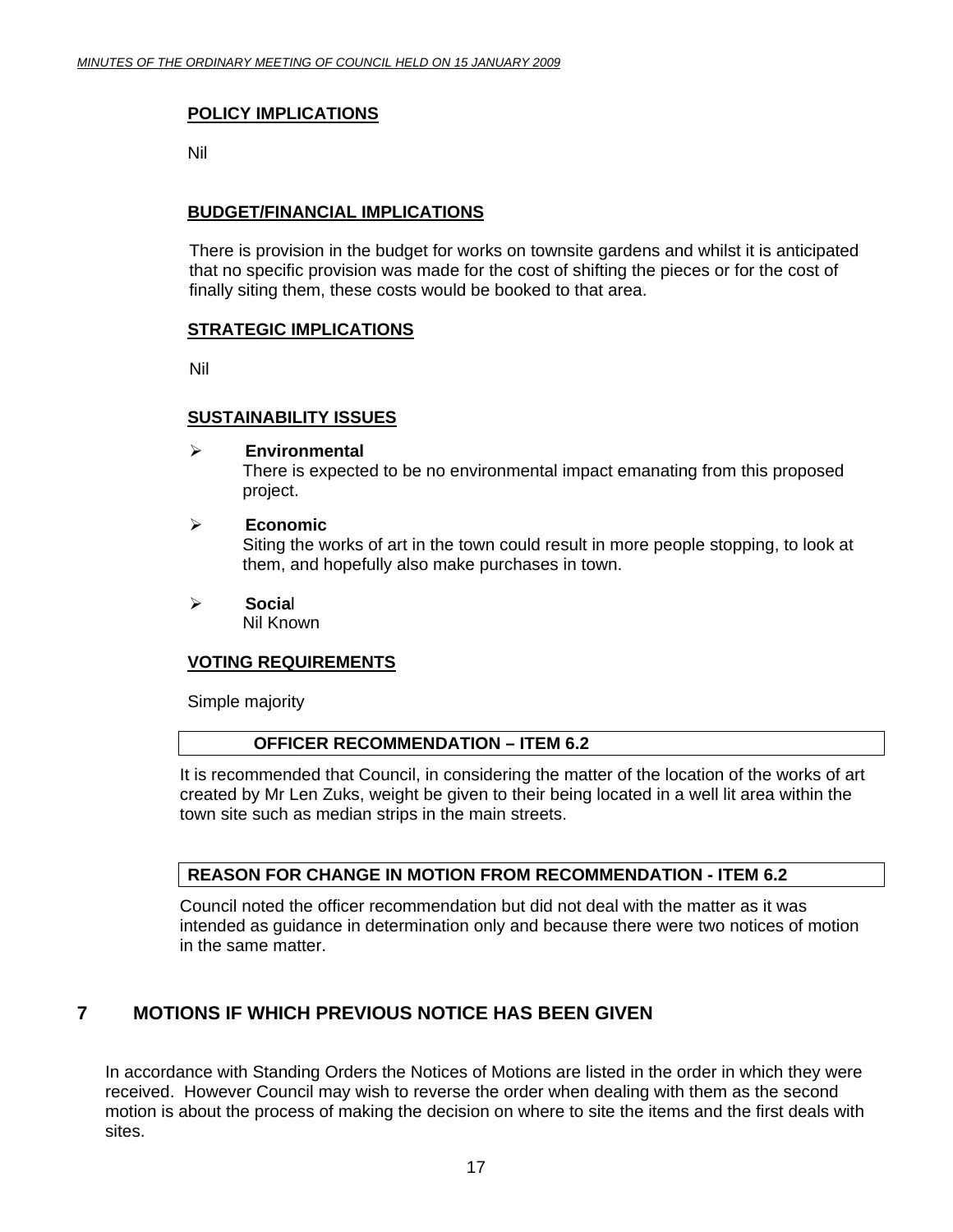#### **7.1 Crs Marshall, Giles and Lamshed Notice of Motion**

Crs Marshall, Giles and Lamshed put forward the following notice of motion:

- **1 That the Len Zuks Works of Art be placed in the Median Strip in Bridge Street between Forrest and Barron Streets in the positions as identified by Council.**
- **2 That the Chief Executive Officer be directed to seek costings on 'up-lighting' the artworks to enhance their appeal.**

#### **Councillor Comment**

The positions were discussed on site during the December Council meeting.

 **MOTION – ITEM 7.1** 

 **MOVED: Cr Marshall SECONDED: Cr Lamshed** 

**That the Len Zuks Works of Art be placed in the Median Strip in Bridge Street between Forrest and Barron Streets in the positions as identified by Council.** 

#### **DECLARATION OF INTEREST**

Cr Ginnane declared a proximity interest in the item 7.1 due to his business premises being located in Bridge Street and departed the Chambers the time being 8:41pm.

The Shire President then put the motion

**That the Len Zuks Works of Art be placed in the Median Strip in Bridge Street between Forrest and Barron Streets in the positions as identified by Council.** 

**LOST 4/4 (The Shire President used his casting vote against) Res 002/09** 

 8:59pm Cr Ginnane returned to the meeting. Part 2 of the notice of monition was not dealt with at this time as it was dependant on part 1.

#### **7.2 Cr Broadhurst Notice of Motion**

Cr Broadhurst put forward the following notice of motion:

- **1 That the siting of the Len Zuks' sculptures be decided in an objective manner addressing all appropriate criteria on a single occasion.**
- **2. That clear decisions be made in regard to the fully completed site of each of the sculptures and that necessary additional funding be allocated with -in the 2009 – 2010 budgetary process.**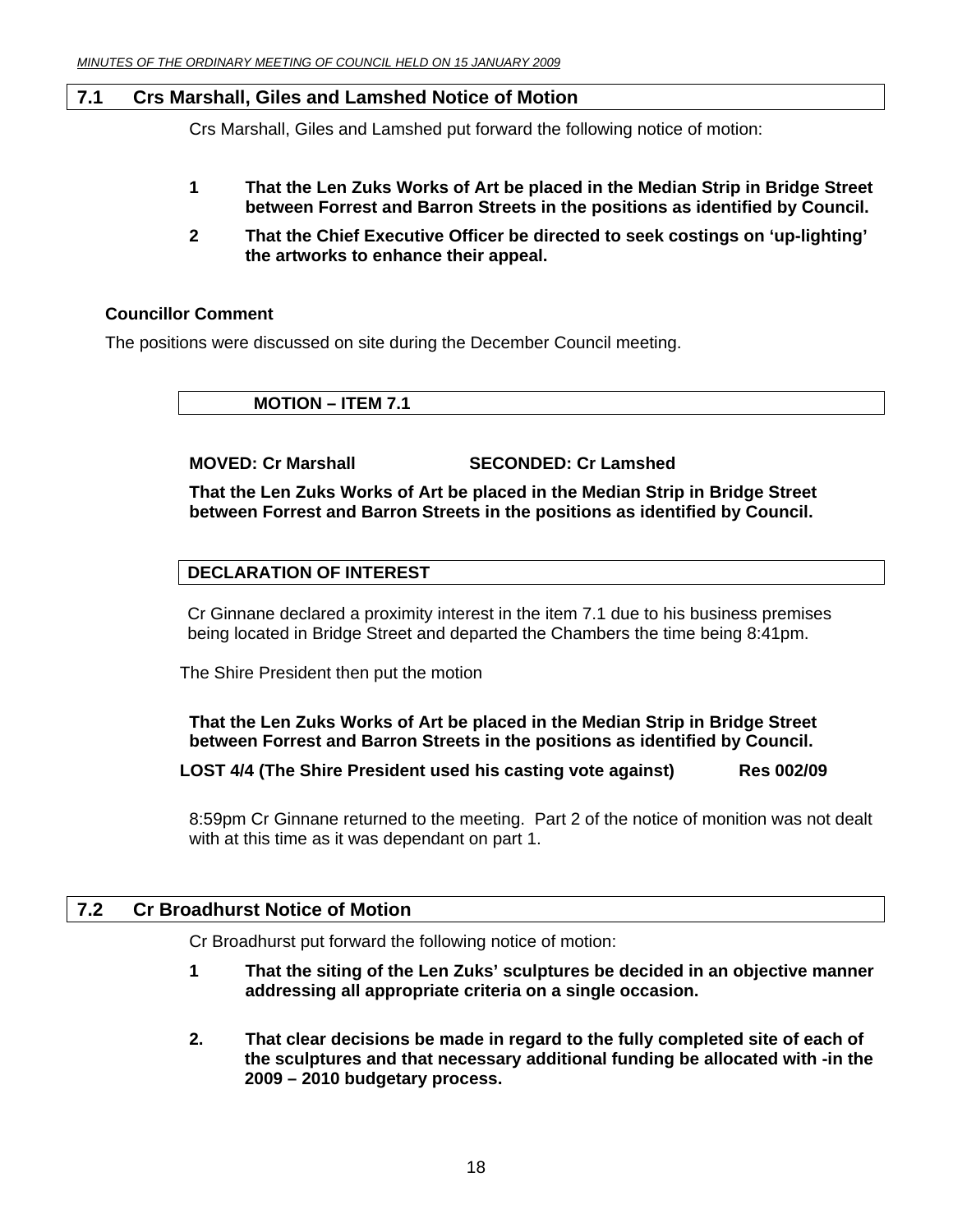#### **Councillor Comment**

Councillors do not have the luxury of making decisions on personal opinion alone and without due consideration for all of the current and long term ramifications of those decisions for the Council. All of these criteria need to be judged on the same occasion in relationship to one another. There are multiple sites where the sculptures would look 'good' but we must make sure that we choose the 'best' places for now, and the future.

I do not believe that each site has been individually assessed against the criteria incumbent upon us and in comparison with one another as a single exercise. Questions which need to be answered as a majority decision, include

- 1. What do we want to achieve for Boyup Brook with these sculptures? eg
	- ♦ Enhancement of the CBD?
	- ♦ A welcome to BB for the visiting / travelling public and entering locals?
- 2. Which will best meet the intentions of the
	- ♦ Strategic Plan?
	- ♦ Tooby Report
- 3. Health and safety of the public
	- ♦ Ample parking for long and large vehicles
	- ♦ Pedestrian access to and around the area
- 4. Liability
	- ♦ Hazards
	- ♦ Risk management
- 5. The Future
	- In 10 years time will the currently preferred position still be the best one.

Other matters for comparison.

- Lead in line-of-site distance of visibility
- ♦ Background contrast
- Photographic opportunity now
- Photographic opportunity in 10 years time
- Proximity of other Sculptures/enhancements in vicinity

#### **Part 2 of the motion**

It is important that the Staff is not put into the position of having to make decisions which lay them open to criticism and attack at a later date.

- ♦ Sculptures to be at ground level or mounted on a granite cairn?
- $\bullet$  Lighting (up, at, down or none?)
- Maintain the 'rust' appearance or change to something else for best contrast with background? e.g. silver
- Wording of interpretive signage?
- ♦ Positioning of interpretive signage?
- ♦ Paving or other levelling treatment of immediate surrounds to allow close access for pedestrians?

#### **Any other decisions required, as identified by the CEO or Manager of Works.**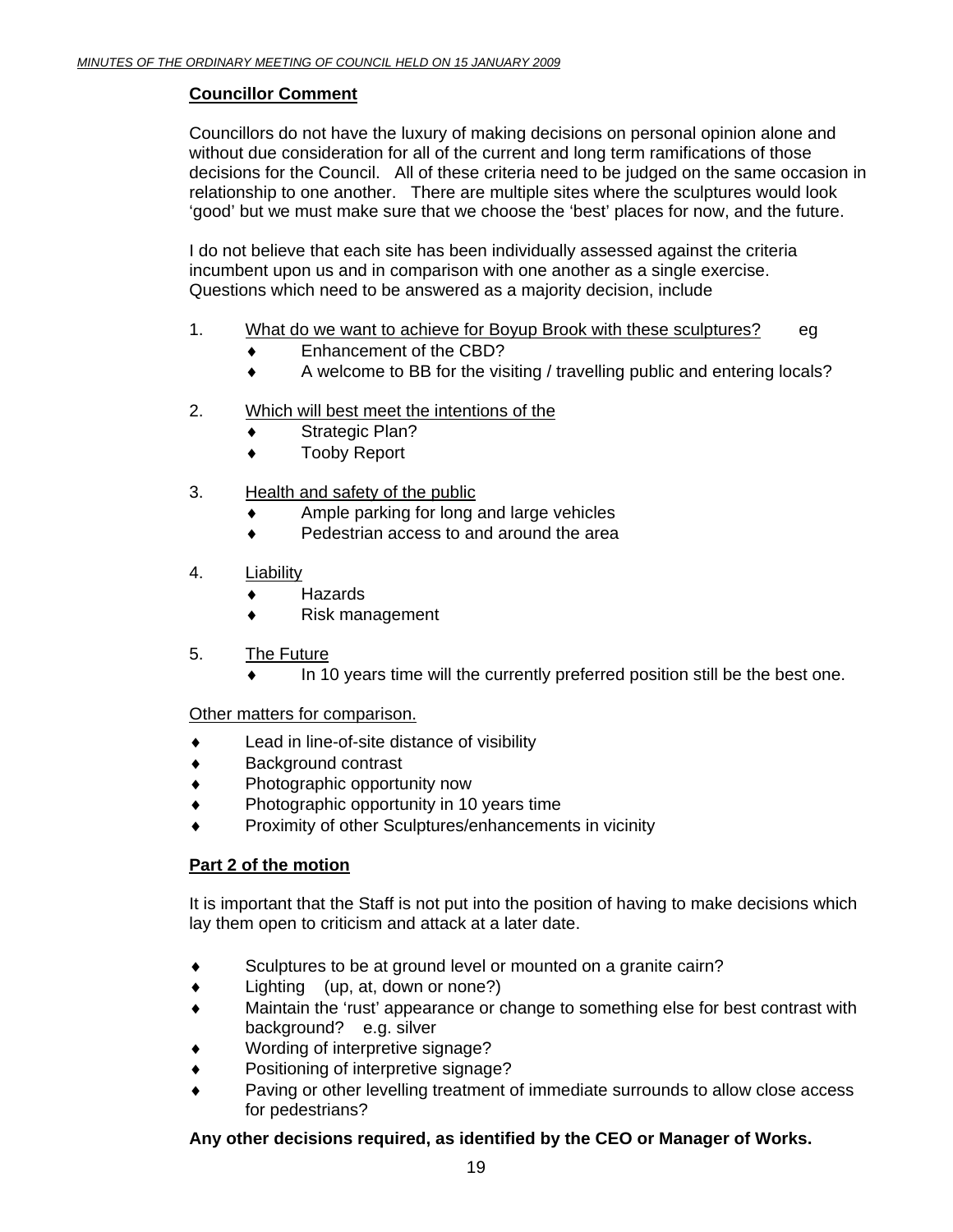#### **MOTION – ITEM 7.2**

**MOVED: Cr Broadhurst SECONDED: Cr Muncey** 

**That the siting of the Len Zuks Works of Art be decided in an objective manner addressing all appropriate criteria at this meeting.** 

#### **CARRIED 9/0 Res 003/09**

#### **NOTE**

Cr Broadhurst amended the notice of motion to indicate that the intention was to deal with the matter at this meeting.

#### **COUNCIL DECISION – MOVE INTO COMMITTEE**

#### **MOVED: Cr Ginnane SECONDED: Cr Piper**

**That the Council move into a committee of the whole under clause 15.6 of the Standing Orders, Local Law No.1.to allow members free discussion on the matter.** 

#### **CARRIED 8/1 Res 004/09**

#### **ADJOURNMENT**

The Presiding Officer adjoined the meeting at 9:12pm.

During the adjournment Councillors used a worksheet prepared by Cr Broadhurst to assist in their decision making in relation to where the works of art should be located. Cr Ginnane took no part in this process.

10:20pm - the meeting reconvened with all those being present before the adjournment returning to the meeting.

#### **DECLARATION OF INTEREST**

Cr Ginnane declared a proximity interest in the item 7.2 due to his business premises being located in Bridge Street and departed the Chambers the time being 10:20pm.

#### **COUNCIL DECISION – MOVE OUT OF COMMITTEE**

#### **MOVED: Cr Broadhurst SECONDED: Cr Muncey**

**That the Council moves out of committee of the whole under clause 15.6 of the Standing Orders, Local Law No.1.** 

#### **CARRIED 8/0 Res 005/09**